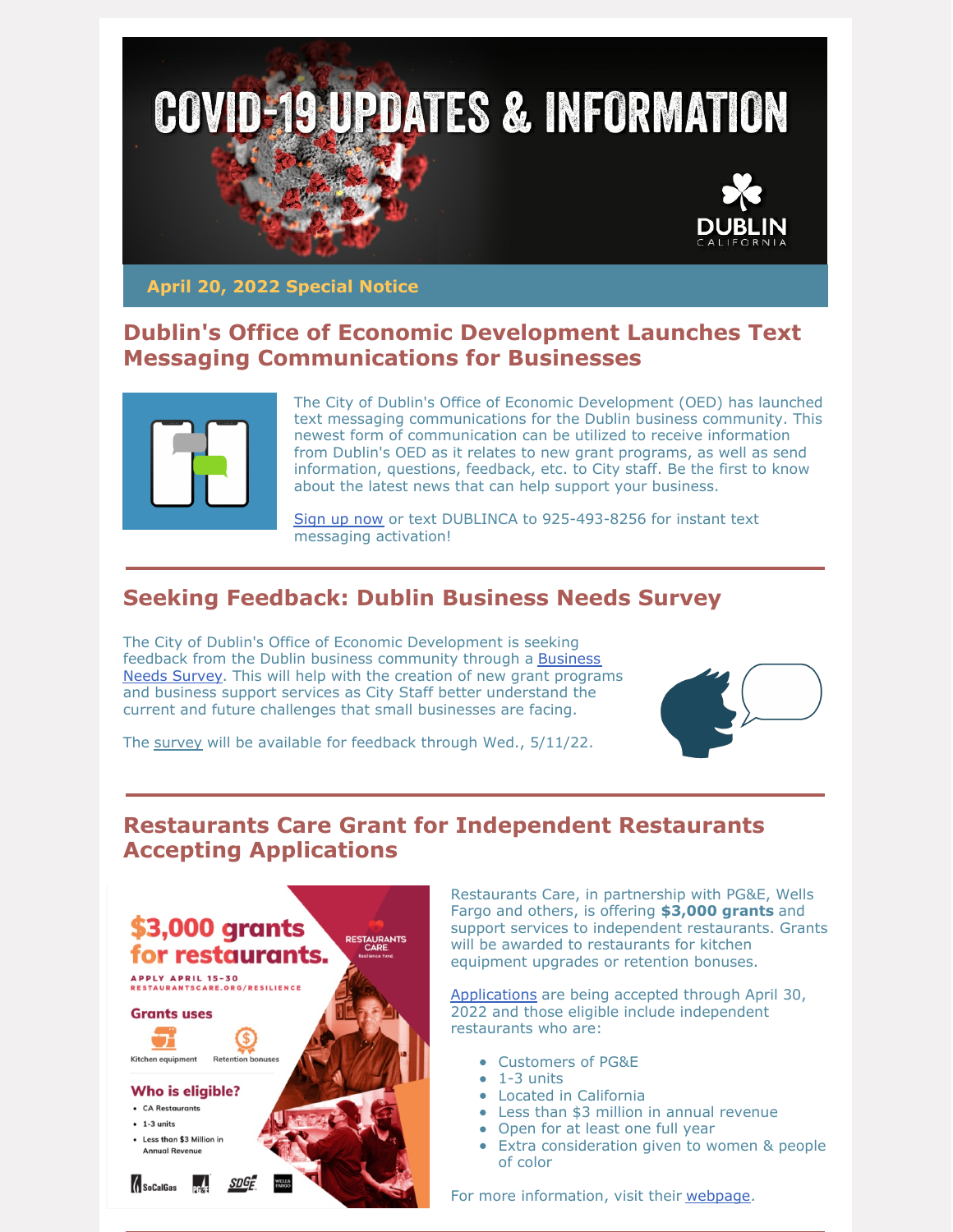### **How to Request SBA EIDL Increase**

If you would like to increase your Small Business Administration (SBA) Economic Injury Disaster Loan (EIDL) while funds are still available, the SBA is accepting requests for increases.



To request an [increase](https://www.sba.gov/funding-programs/loans/covid-19-relief-options/covid-19-economic-injury-disaster-loan/manage-your-eidl#section-header-7) in EIDL funds, follow the steps as outlined by the SBA.

**Economic Injury Disaster Loan** 

## **California Rebuilding Fund Long-Term Recovery Loans Open for 2022**



The California [Rebuilding](https://www.caloanfund.org/) Fund is a loan program designed to help California's small businesses access the funding they need. Businesses with 50 full-time employees or fewer and gross revenues of less than \$5 million in 2019 are eligible to apply.

The loans are flexible, transparent and are designed to help businesses access the financing and advisory services they need to get through these [challenging](https://www.caloanfund.org/get-started/) times. Find out if you are eligible to apply.

# **ABC Expires Regulatory COVID-19 Relief Measures**

As of March 31, 2022, all regulatory relief measures implemented by the California Department of Alcoholic Beverage Control (ABC) during the COVID-19 pandemic have ended.

Most of the 18 relief measures implemented by ABC were rescinded effective June 30, 2021, or December 31, 2021; however, one measure authorizing craft distillers to ship or deliver distilled spirits directly to consumers away from the licensed premises (2.25 liters per consumer per day) was extended for a short period of time and expired on March 31, 2022.



Business and Professions Code section 23504 provides that Type-74 craft distiller licensees may sell up to 2.25 liters, for consumption off the licensed premises, per consumer per day of distilled spirits manufactured or produced by the licensee. These sales may only be made to consumers in person at the licensed premises. This means that existing law does not authorize craft distillers to deliver such alcoholic beverages to consumers away from the licensed premises by any means, including by direct shipment via common carrier, delivery by employees of the licensee, or by third party delivery companies. Violation of these statutory requirements may subject a licensee to disciplinary action by the Department.

Specified licensees with on-sale privileges may be eligible for fee waivers of licenses with expiration dates between March 1, 2021 and February 28, 2023. Licensees should use the threestep [verification](https://r20.rs6.net/tn.jsp?f=001AmJHXs0QStbLCGQdOSCYOTZCpht90ha2Z_QobzsxJDOV2YeHxWIbnrUBi9wGQ5FxXSZ5UkJ-_bWVwE9X4p7XI15aHYdYHmLAiNwP5WiqPKoV4xlFEMDazDuZpHL6s1qrJLoIU4DSYGUPinkYnxERfHhtYjYYjDEVmibSHDNYNf1xj6rrKavCJhK94k6UF0aCWOfIg0drhxBRm9dmoogCq6CuXFOqeA9GaEK9oSRj60zVVZ3QUg3XDQ==&c=&ch=) eligibility tool to check if they are eligible for a Renewal Fee Waiver.

For more information, visit the California [Department](https://www.abc.ca.gov/) of Alcoholic Beverage Control.

# **Upcoming Events/Webinars**

- *SBA's Owning and Investing in Real Estate for Small Businesses and [Entrepreneurs,](https://norcalsbdc.zoom.us/webinar/register/WN_sfoMC5jrSeShS0gUbyL6FQ)* **Tue., 4/26/22, 10:30 AM - 12:00 PM**
	- Critical information for anyone interested in buying real estate, especially for small business owners looking to secure their long-term future by owning their property, plant, and equipment.
- *SBA's Building A Better America Through [Entrepreneurship](https://onlinexperiences.com/scripts/Server.nxp?LASCmd=AI:4;F:QS!10100&ShowUUID=D3562669-A93F-42F9-A310-0AB7975259F8&Referrer=https%3A%2F%2Fonlinexperiences.com%2FServer.nxp%3FLASCmd%3DAI%3A2%3BF%3AXP!14454%26VX%3Dtrue%26ShowKey%3D190237%26RegistrationQui) Virtual Summit,* **Mon., 5/2/22 - Thu., 5/5/22**
	- Join the Small Business Administration (SBA) and SCORE for a free National Small Business Week Virtual Summit.